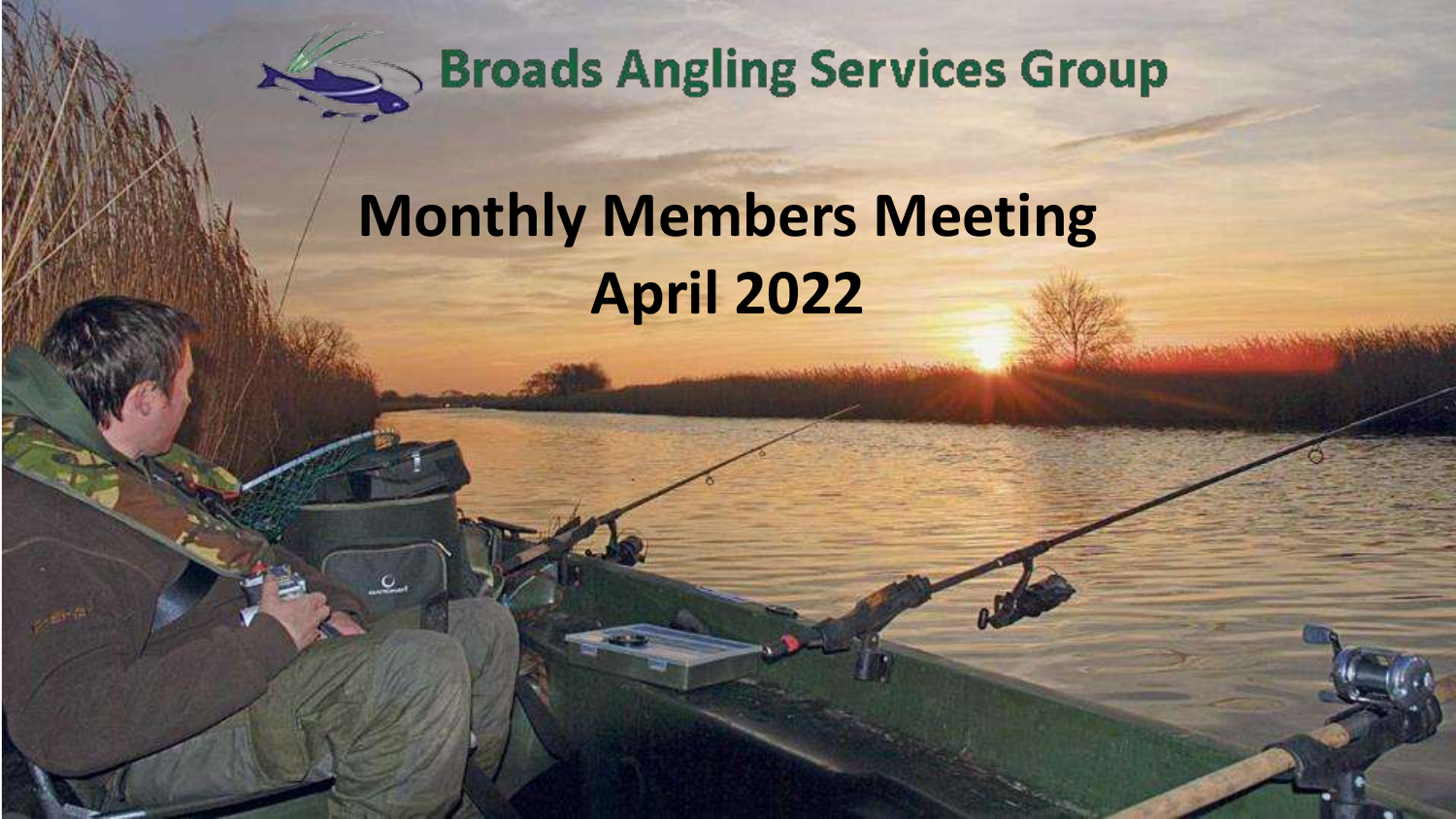## BASG Members Meeting 27th April 2022



- Update from 8<sup>th</sup> February Meeting
- Membership
- Working Group Projects
	- Planning Review
	- Broads Venue Survey
	- Line Recycling
	- Responsible Fishing
	- Side Scan Survey
	- Get Fishing
	- Social Media
	- Anglers Image
	- Killer Shrimp
	- **River Fly**
- Meeting Format



#### Our Active Campaigns

Eventioning contemp voring the Broads - cripling birational freestern







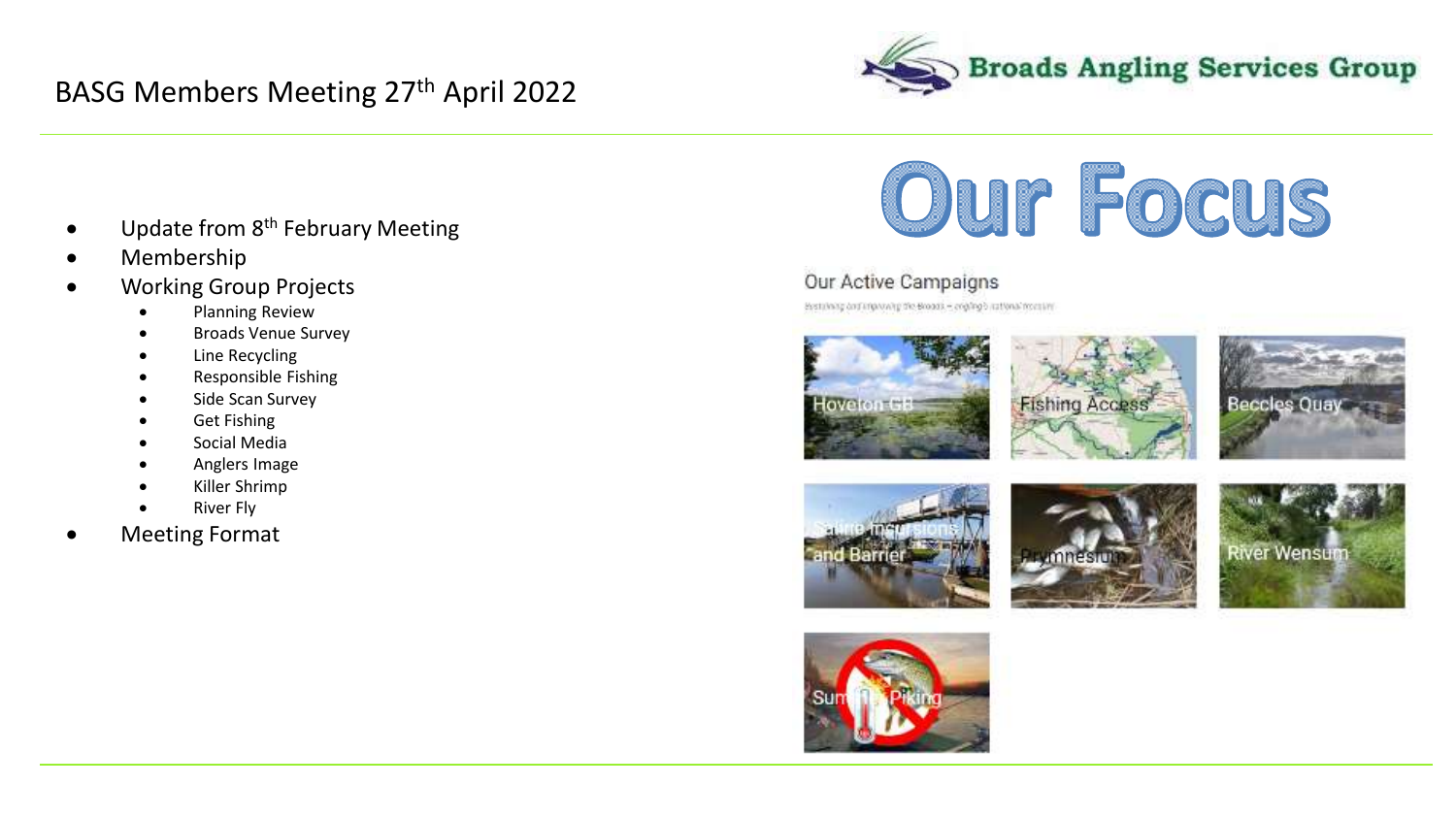## Update from 8th February Meeting





- Potter Barrier
	- Designs being put forward





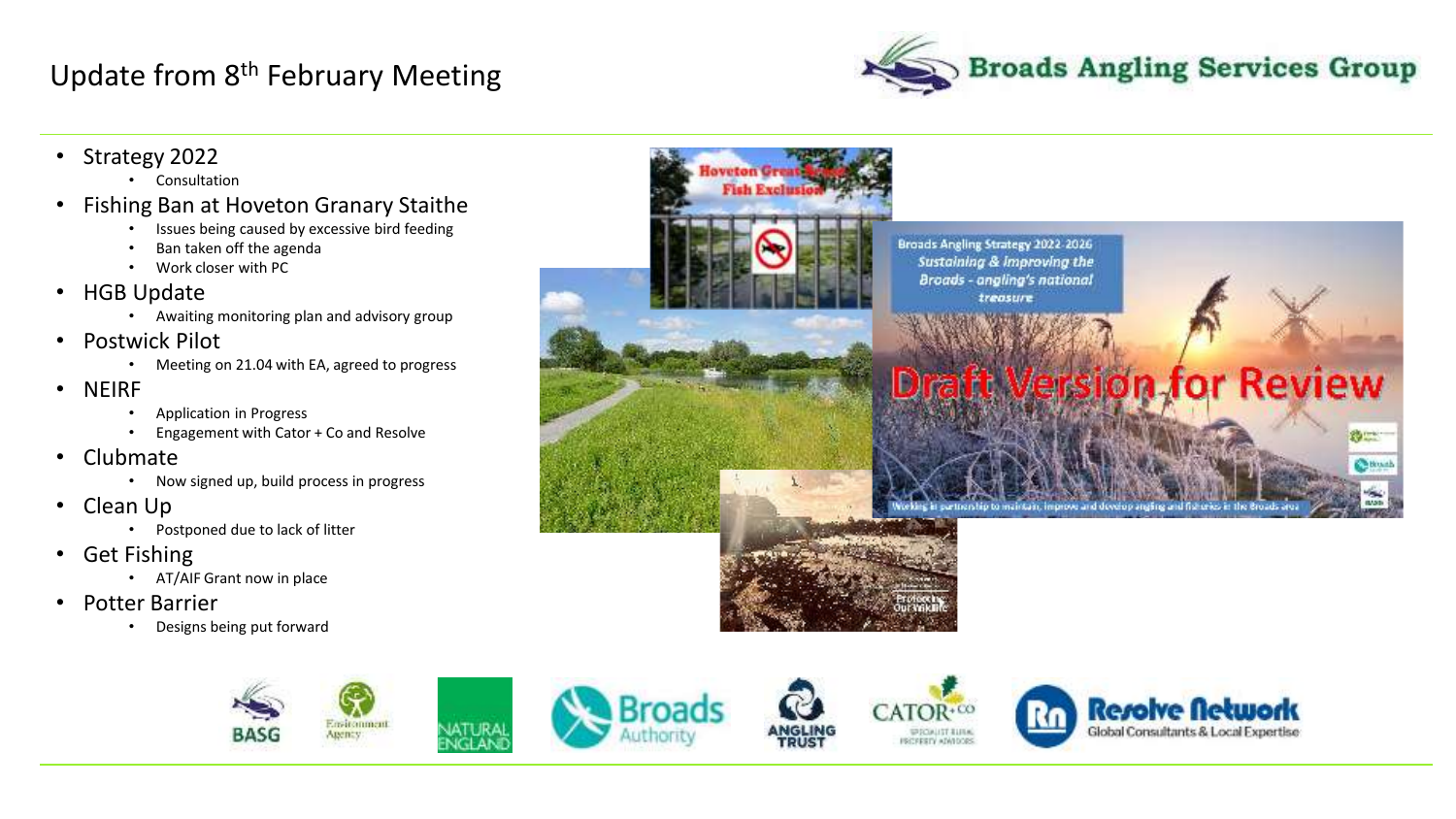#### Members



- **Directors** 
	- 5 Positions,
	- Responsible for operation
	- Attendance at AGM, 2 Director, 6 member meetings, 1 working group
	- Also Members with voting rights
- CIC Members
	- 20 CIC Members, (17 currently)
	- Reserve powers (like shareholders)
	- Attendance at AGM, 6 member meetings, 1 working group
	- Voted Membership
	- Volunteer effort 8-10 hours month

#### • Associate Members

- Governing Bodies or Trade Representatives
- No voting rights
- Can apply for full membership
- Club Representative Members
	- Up to 2 Representatives per club
	- No voting rights
	- May be part of working groups and attend AGM
	- Can apply for full membership
- General Members
	- **Discussion**
	- Supporters, subscribers, paying members, volunteers
	- Benefits?



# 20 Members + 20 Volunteers for 10 hours month

= 3 Full time equivalents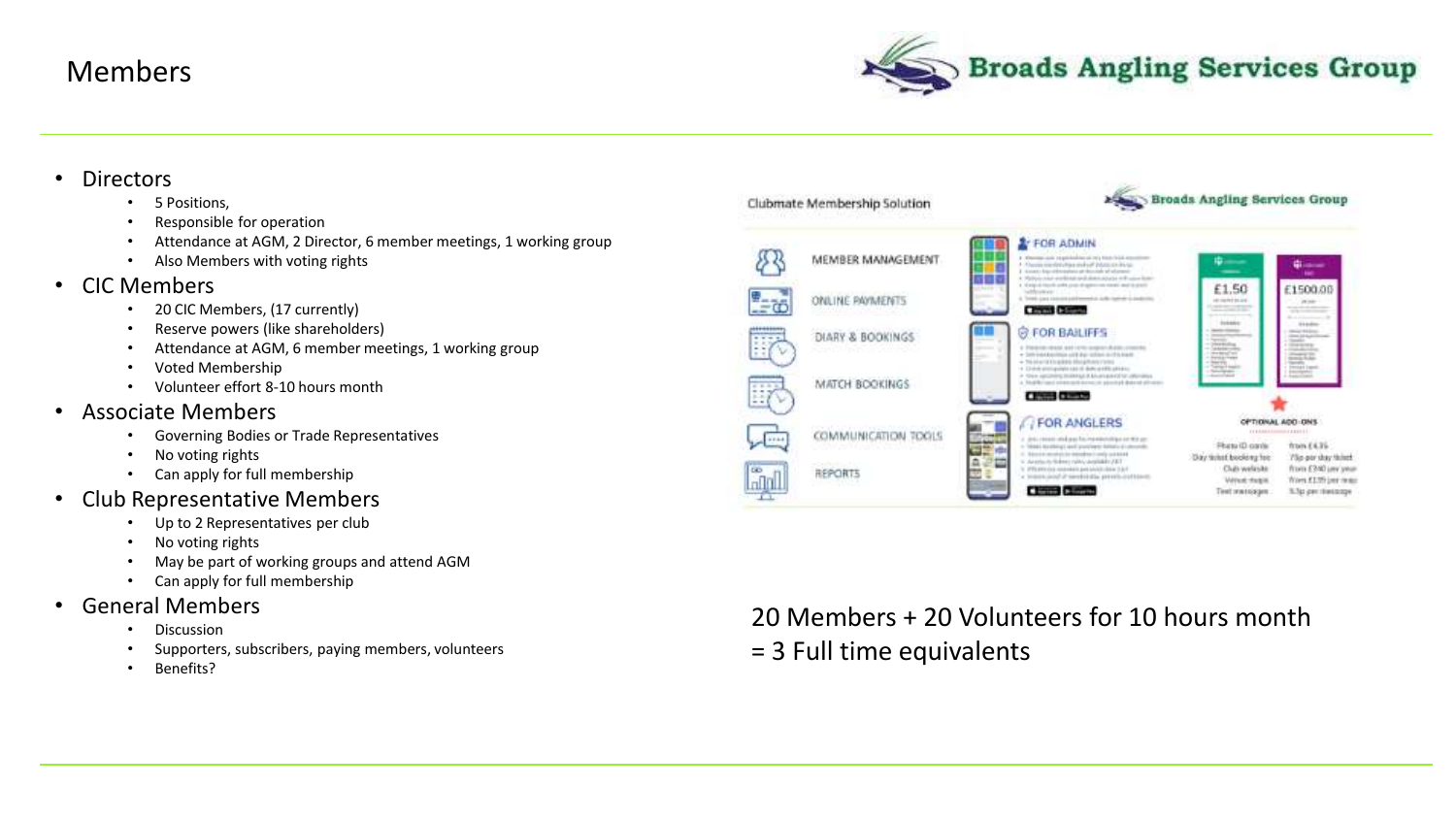#### BASG Members Meeting 27th April 2022

**Our People** 



**Directors** Duncan Holmes Andy Hindes Kelvin Allen Martyn Page Tim Coleman

Attending Unable to attend Resigned





Volunteers Andy Beckett \* Chris Turnbull David Appleby \* David Miller David Pitchers Dennis Willis Gary Boyce \* Geoff Phillips John Kiernan Lloyd Collier Paul Doggett Robert Sidell Roger Gibbons \* Simon Slater Tim Venes \* Tony Stanley Bethany Burrage

Volunteers Chris Adams Chris High Dan Hoare Daniel Owen David Harper \* David ward George Gorrod Graham Gamble Jacob Kenworthy \* Jeremy Hadaway \* Matt Worsdale \* Geoff Durham Marc Callaby Matthew Gregory Asher Minns Kevin Powell Daren Bailey Malcolm Earl Chris Smith Phil Grey

Plus 44 Subscribers "465 Subscribers Removed"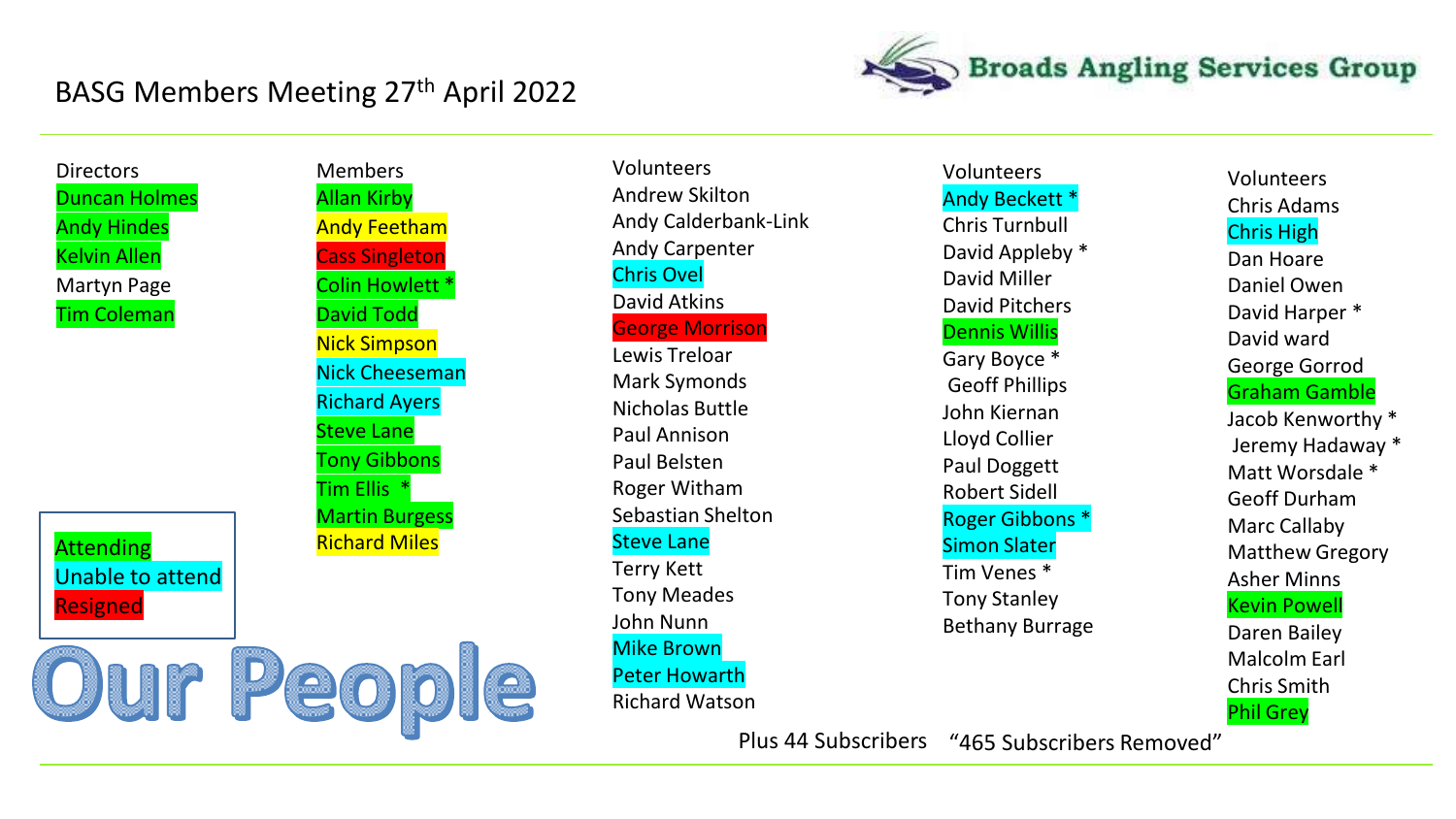#### Working Group Projects



| Project                    | Role  | Overseeing      | <b>Number</b> | <b>Hours</b> | Start     | <b>Duration</b> | <b>Details</b>                                                                         |
|----------------------------|-------|-----------------|---------------|--------------|-----------|-----------------|----------------------------------------------------------------------------------------|
|                            |       | <b>Director</b> | People        | Month        |           |                 |                                                                                        |
|                            |       |                 |               |              |           |                 |                                                                                        |
| Planning Review            | Admin | Sustain         | $1 - 2$       | $6 - 8$      | Immediate | ongoing         | Monitor planning applications within the Broads associated local authorities for       |
|                            |       |                 |               |              |           |                 | developments that may affect the Broads Fishery. Review any highlighted applications   |
|                            |       |                 |               |              |           |                 | with Director and agree appropriate written representation under BASG                  |
| <b>Broads Venue Survey</b> | Admin | Access          | 1             | $10 - 12$    | Immediate | 2 months        | Co-ordinate survey of current Broads Bank Angling Access with small team               |
|                            | Team  |                 | $2 - 6$       | $4 - 10$     |           |                 | Survey current angling access assests to improve database accuracy. Collecting GPS     |
|                            |       |                 |               |              |           |                 | Data, photos, notes for each location on standard survey form. Research landowner      |
|                            |       |                 |               |              |           |                 | details for locations. Collect and record historic details from angling community      |
| Broads Line Recycling      | Team  | Environment     | $3 - 4$       | $6 - 8$      | May       | 3 months        | Indentify and arrange permission fro Lone Recylcing Scheme                             |
|                            |       |                 |               |              |           |                 | Installation of 30 Line Recycling Bins                                                 |
| Responsible Fishing        | Admin | Education       | $2 - 3$       | 8            | Immediate | ongoing         | Create material and media content that promotes responsible fishing behaviour          |
|                            |       |                 |               |              |           |                 | Liaise with tackle shops and tourist industry to distribute information                |
| Broads Side Scan Survey    | Admin | Environment     | $1 - 2$       | 8            | June      | 2 months        | Co-ordinate a Broads wide side scan survey using the angling community to create       |
|                            |       |                 |               |              |           |                 | a full 3d map of the broads and fihs locations                                         |
|                            | Team  |                 | $3+$          |              |           | 1 day           | Must have side image finder, carry out orgainsed scan on set location                  |
| Get Fishing Events         | Admin | Education       | 4             | $8 - 10$     | immediate | 4 months        | Co-ordinate as a group, 3 Get Fishing events across the broads summer 2022             |
| Social Media               | Admin | Sustain         | $1 - 3$       | $6 - 8$      | immediate | ongoing         | monitor and post pre determined media content across social media platforms            |
|                            |       |                 |               |              |           |                 | NOT to get involved in debate on topics, purely to post content and report interesting |
|                            |       |                 |               |              |           |                 | content back to directors for comment.                                                 |
| Anglers Image Events       | Team  | Sustain         | $2 - 3$       | $6-8$        | Immediate | 6 months        | Co-ordinate a series of events that aim to improve angler image on the Broads          |
| Killer Shrimp              | Team  | External NWT    | 1             | $4 - 6$      | Immediate | ongoing         | Work with NWT as part of a team of 10 to investigate Killer Shrimp on Trinity Broads   |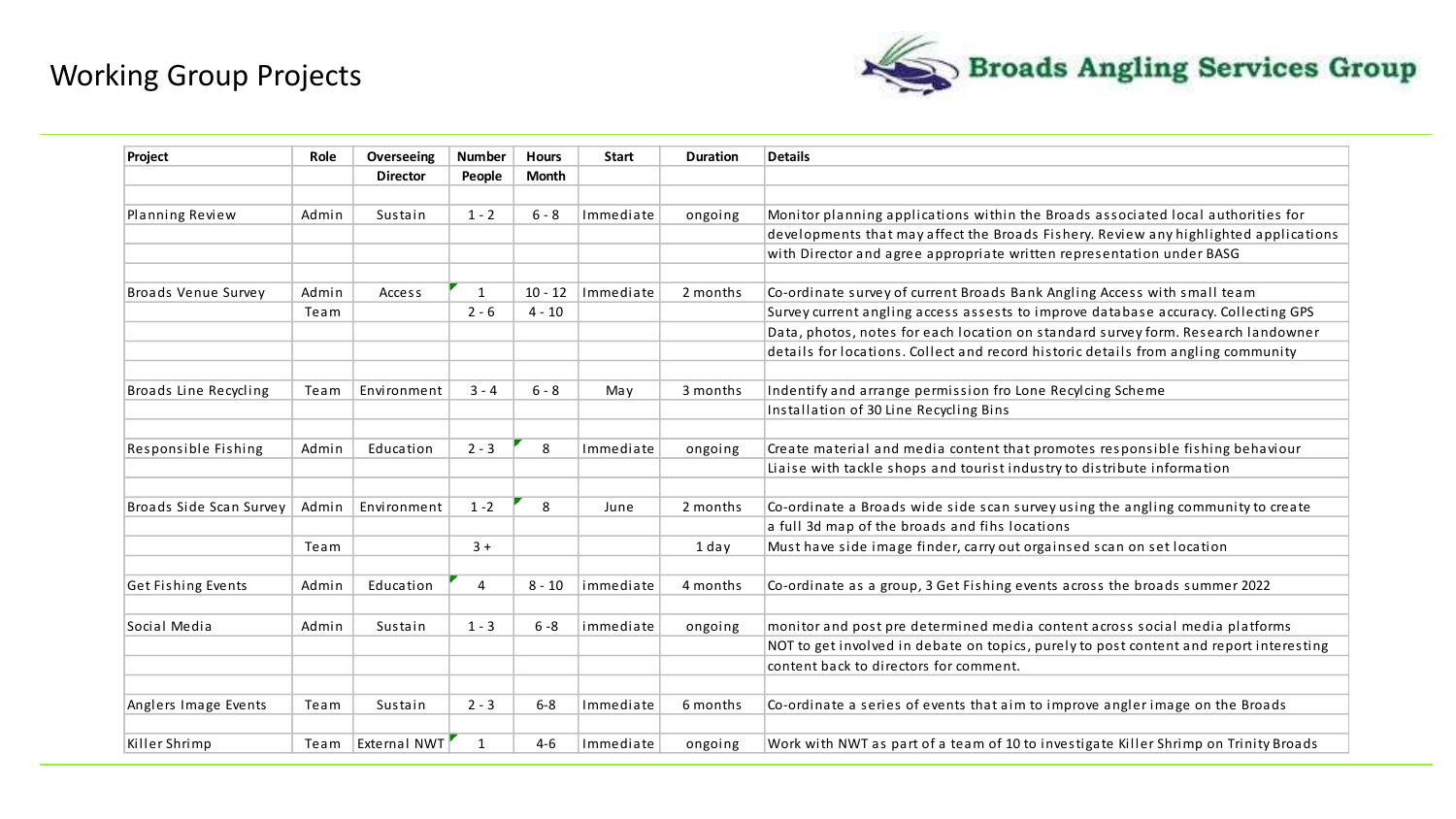#### Planning Review



- Admin Team
	- 1-2 people
	- 8 hours month
- Sustain Director
- Monitor Planning Applications
- Loss of Angling Access
- Nutrient Neutrality
- Represent Angling Views
	- Stock Responses





Thinking **EST visitaire** Gradual Roberta **Belle Market Williams** 

Paralament by Colora Republic Corp. Achieven<br>1979–1982 - Imperium and with the corporations of A<br>1992 - John Corporation and delays are the in 2007. Detail

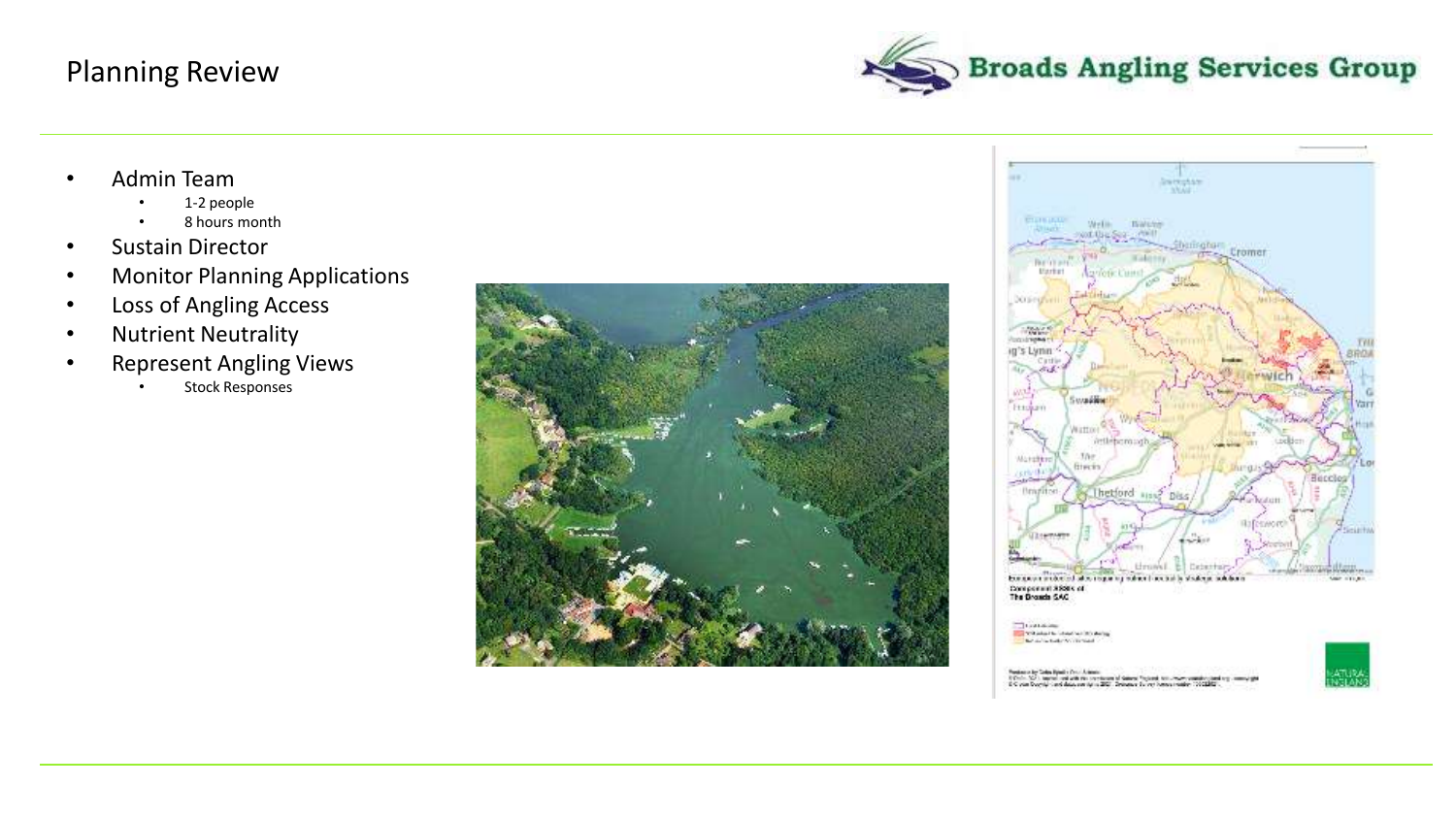#### Broads Venue Survey



- Admin Team
	- 1 -2 persons
- Survey Team
	- 2-6 persons
- Access Group Director
- 10 Hours month
- **Survey** 
	- Standard Form
	- GPS Data.
	- Photos
	- Condition
	- Parking
	- Facilities
- Historic and Anecdotal Details
- Venue Algorithm
- Venue Value
- Risk Management





Fish = Value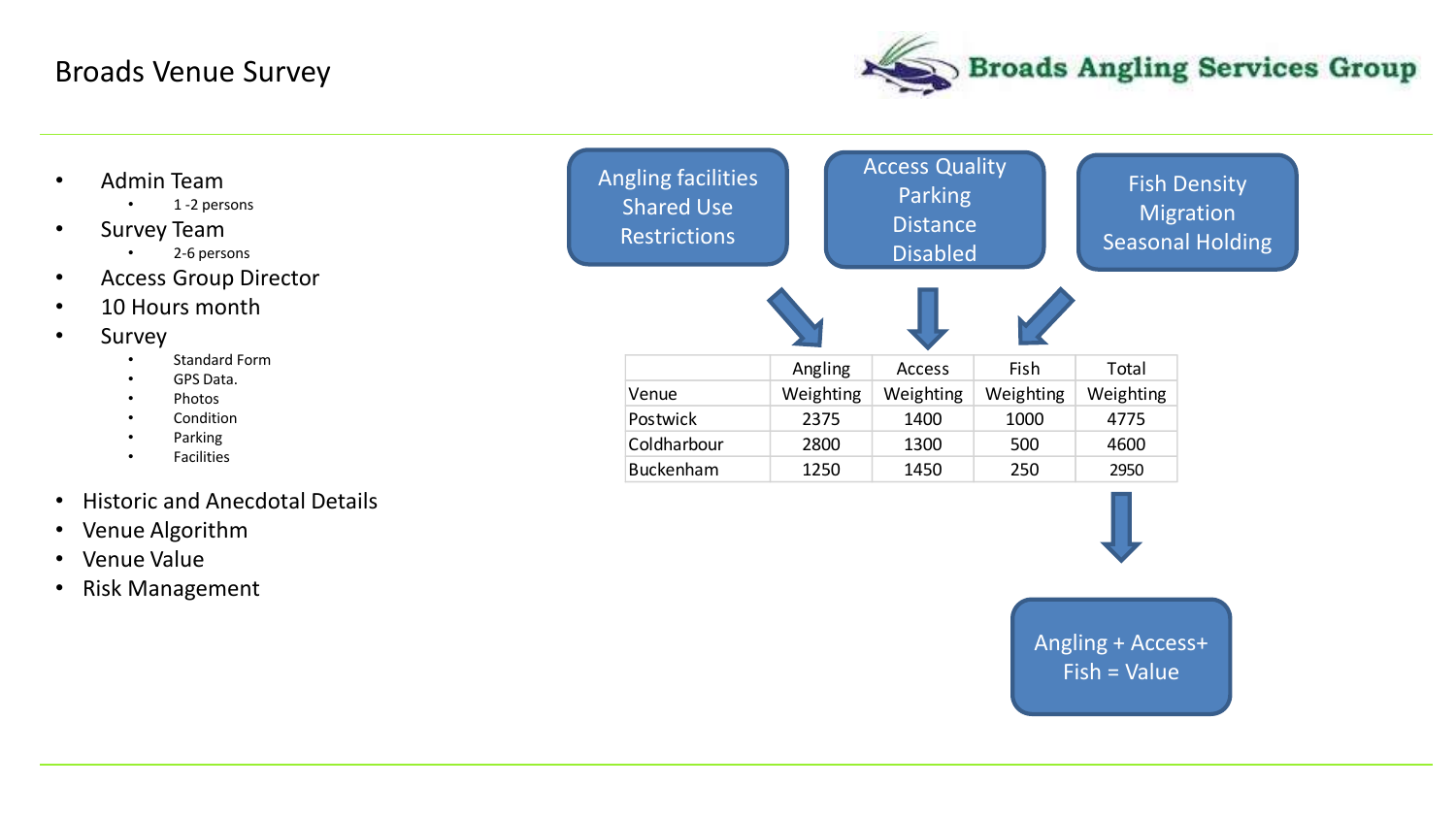#### Broads Line Recycling



- Team
	- 3-4 people
	- 8 hours month
- Environment Director
- Love The Broads Grant
- **Locations** 
	- 34 Bins
- Planning and Permission
- **Installation**
- Arrange ongoing emptying
- Support from Tackle Shops



# RECYCLE YOUR FISHING LINE What has this got to do with line recycling? The amount of line UK anglers send to landfill or incineration every year would reach to the moon. 384,400 km Look out for this recyle badge at tackle shops and venues. To find out more visit: www.anglers-nirs.co.uk "Something the whole **Find us on Facebook** 'ISA Founded by LISA in association with GGGI.

of angling can agree on"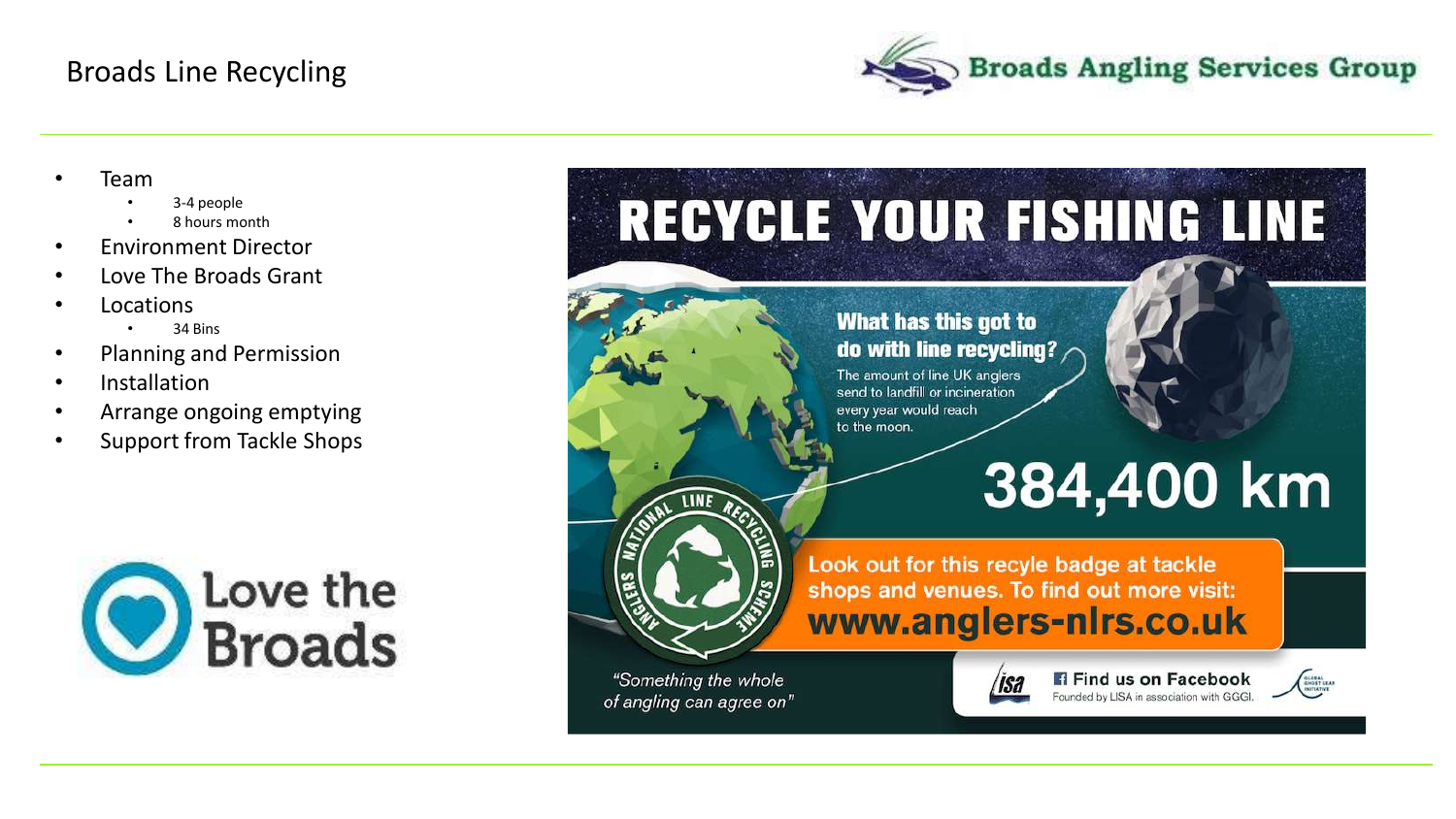#### Responsible Fishing Leaflet



- Admin Team
	- 2-3 persons
- Education Director
- 8-10 hours Month
- Create Advisory Leaflets
	- New Anglers
	- Pike Fishing
	- Kids
- Requested by Community
	- Harm Mitigation
- Distribute
	- Tackle Shops
	- Hire Boats
	- Tourist Information

**Greenwork GALLAND CO** 

**Contained** 

*Marineson* 

account the

- in Kel Immobil

**Charles Marchette** 

**ANGEL !!!!** 

• Holiday Chalets

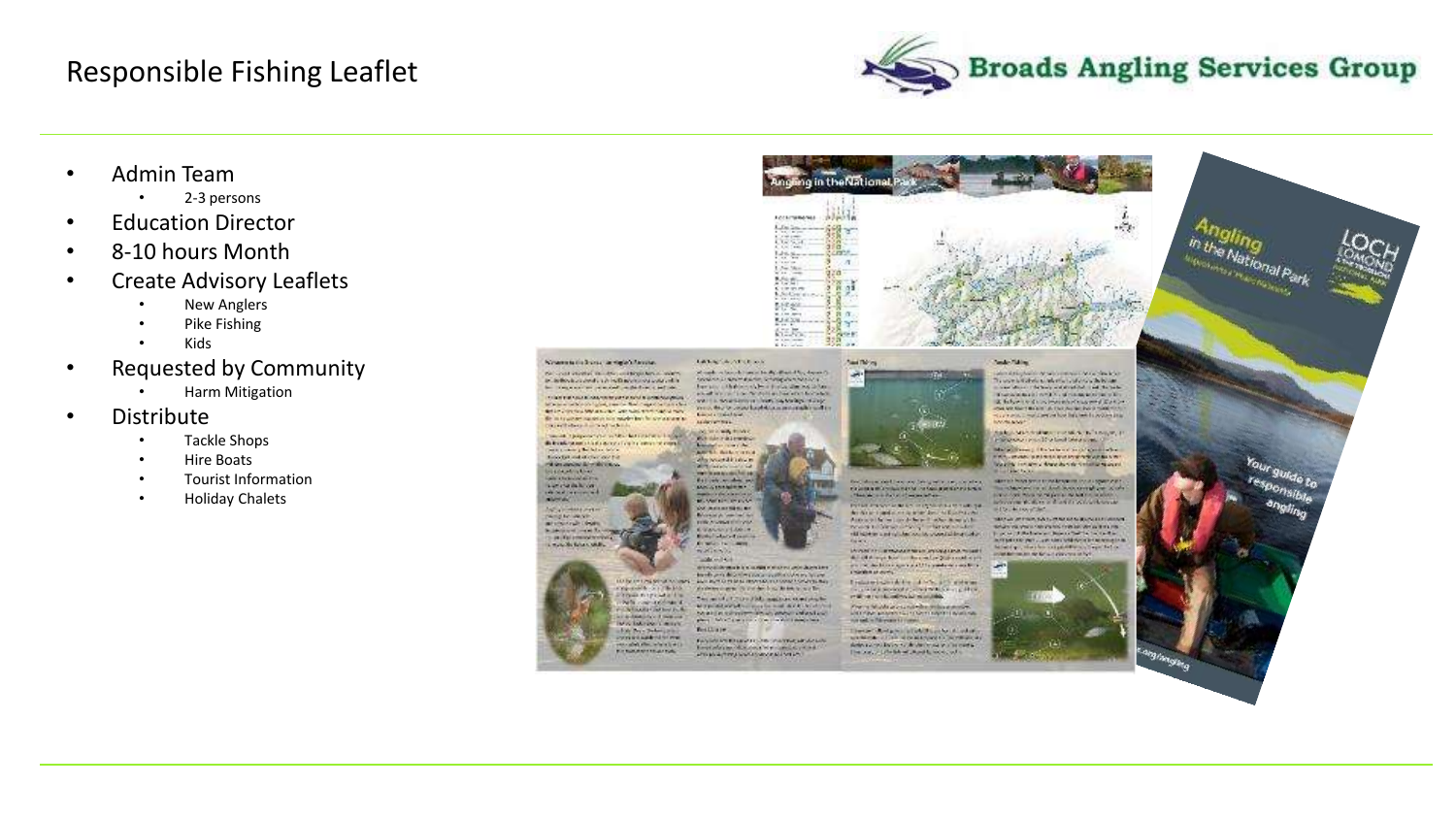#### Broads Side Scan Survey



- Admin Team
	- 2 persons
- Survey Team
	- 8 persons
- Environment Director
- Create a 3D map of the entire broads
	- Shoal Locations
	- Weed Growth
	- **Surprises**
- Anglers own the technology
	- Demonstrated value to EA Fisheries Team in
- Increasing Understanding
- Unique project
	- Citizen Science

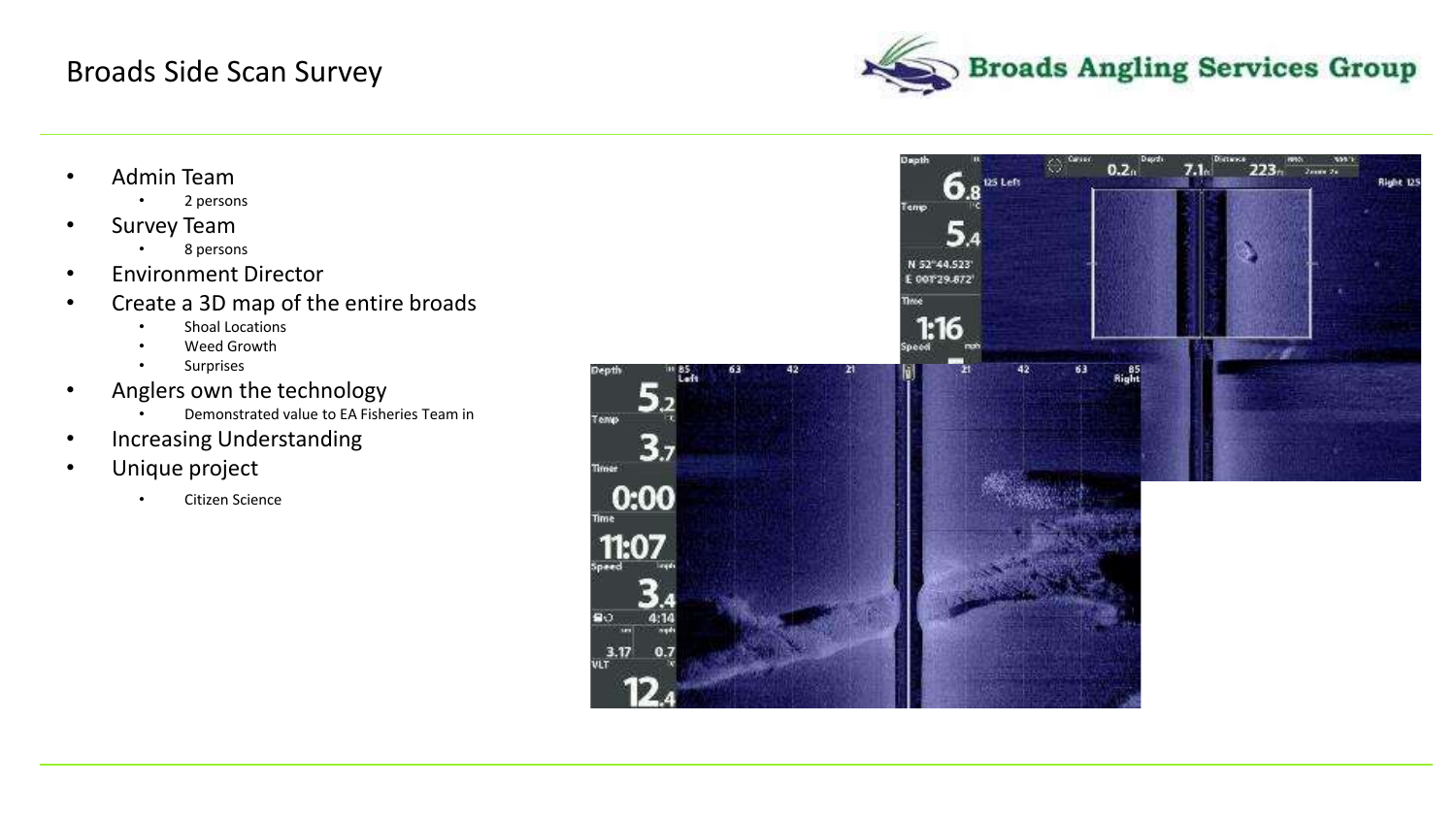#### Get Fishing Events

**Broads Angling Services Group** 

- Planning Team
	- 4 persons
- Events Team
	- Coaches
	- Helpers
- Education Director
- 3 Events
	- Oulton Broad
	- Potter Heigham
	- Coldham Hall
- Angling Trust / Angling Improvement Fund Grant
	- Branded Gazebo
	- Expenses
	- **Marketing**
- Support from Tackle Shops
- Post Event Pathway
	- National Weakness
	- Nene Valley
	- Local Clubs
- Spin Off Events for Future
	- Angling Direct
	- Tourist Events
	- Revenue for Coaches

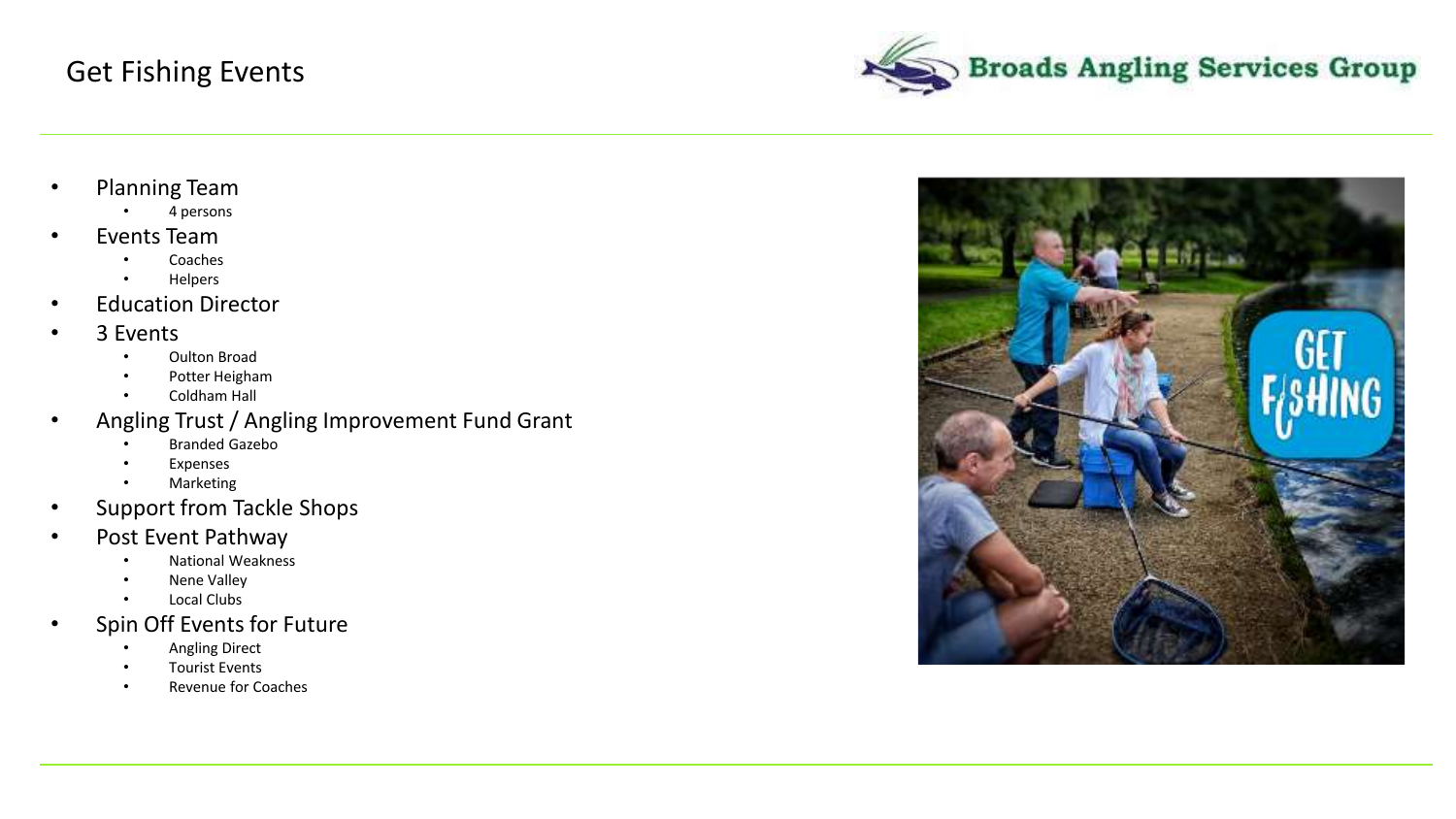#### Social Media



- Admin Team
	- 1-3 persons
- Sustain Director
- 8-10 hours Month
- Monitor Social Media and Forums
	- Angling Issues Neatishead
	- Angling Opportunities
	- Reporting and Observing
	- NOT debating
- Posting and Sharing Content
	- Pre made content
	- Schedule in advance
- Increase BASG profile



Your Place For Broads Holiday Information - 12,992 Members and Growing

# THE **C** PIKERS PIT

NBN<br /> **norfolkbroadsnetwork.com**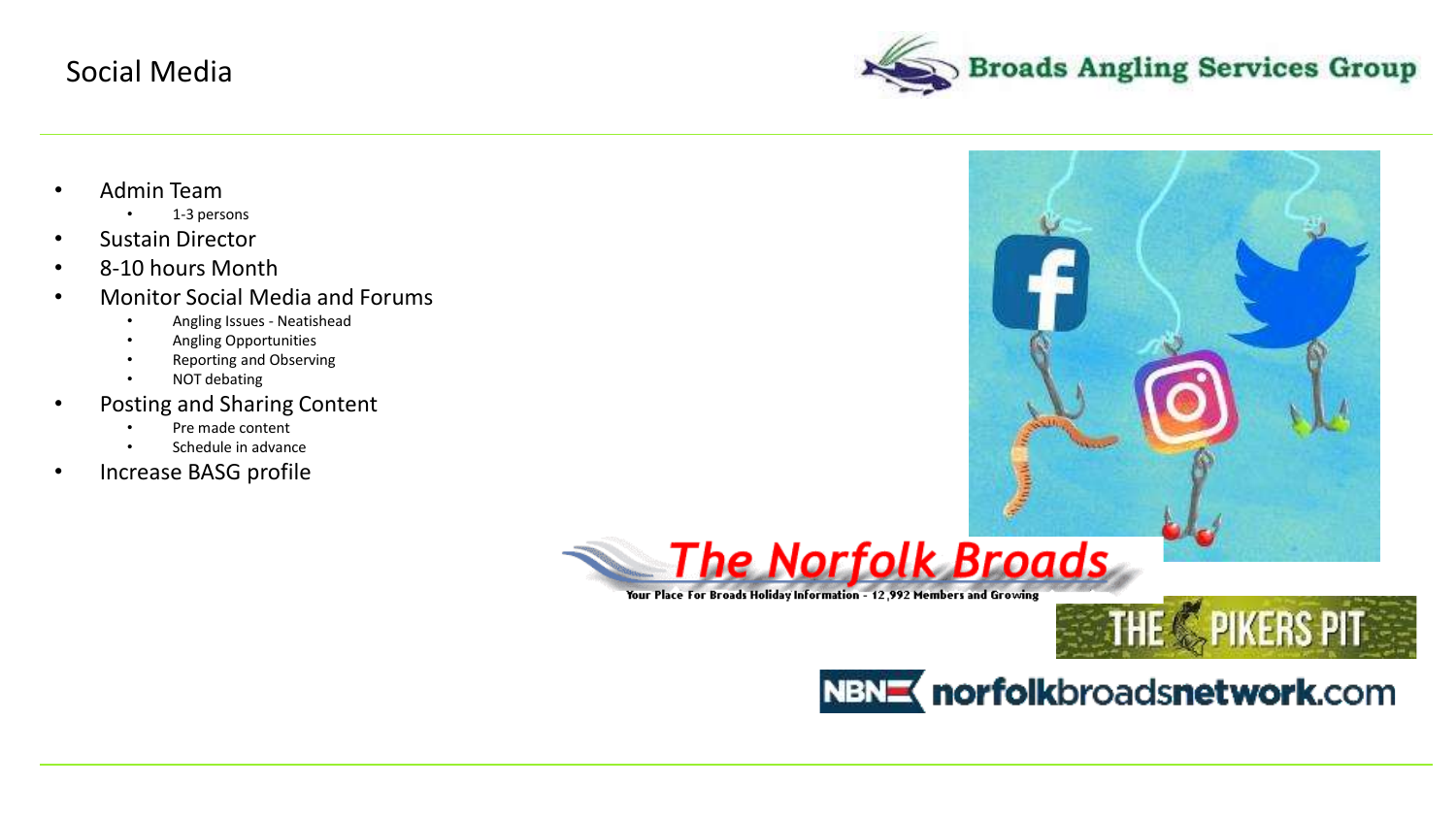### Broads Anglers Public Image



- Admin Team
	- 2-3 persons
- Sustain Director
- 8-10 hours Month
- Angling Public Image
	- **Councils**
	- **Stakeholders**
	- Wildlife Groups
	- Anti Social Behaviour
- Non Anglers don't see the difference
- Identify Action and Events
	- Planning group
	- Delivery to follow
- Clean Ups
- Social Events
- Attendance at "Shows"
- Integration with Community
- News Stories



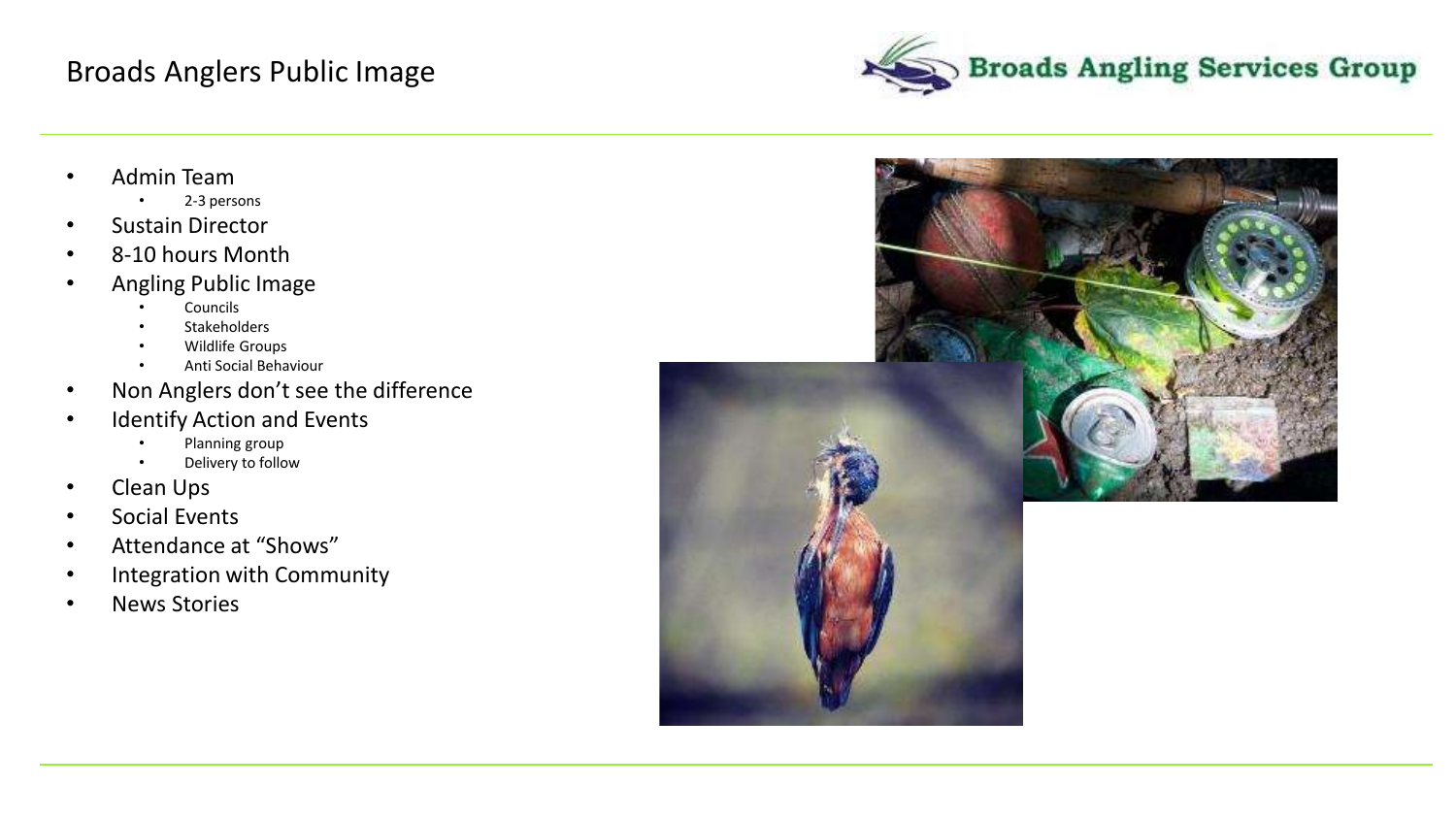#### Killer Shrimp Trinity



- Norfolk Wildlife Trust Project
	- Request for Angler Representative
- Eilish Rothney
	- EA Scientists
- Checking
- Full Training
- Looking to reduce population size
- Aggressive to fish eggs and fry
- Great Opportunity to strengthen Angler Relations

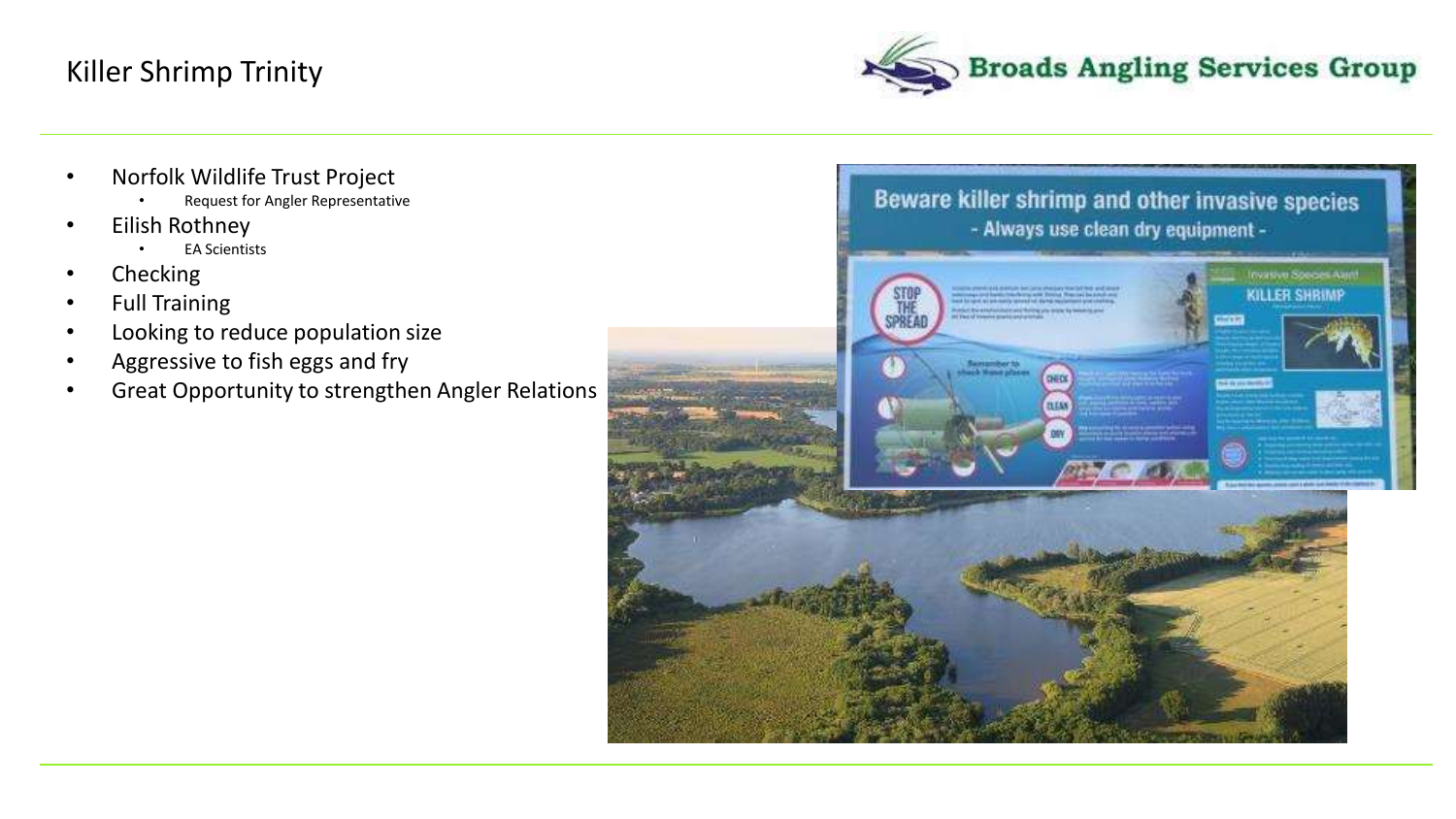#### River Fly - Wensum



- Riverfly Partnership Project
	- BASG members and volunteers
- Join Existing Team Volunteers
	- Jeremy Hadaway, Dennis Willis, Tim Ellis
	- Colin Howlett, Chris High, Graham Gamble, David Harper
- 4 New monitoring Sites
- Health of Nations Rivers
- Important Part of Wensum Management



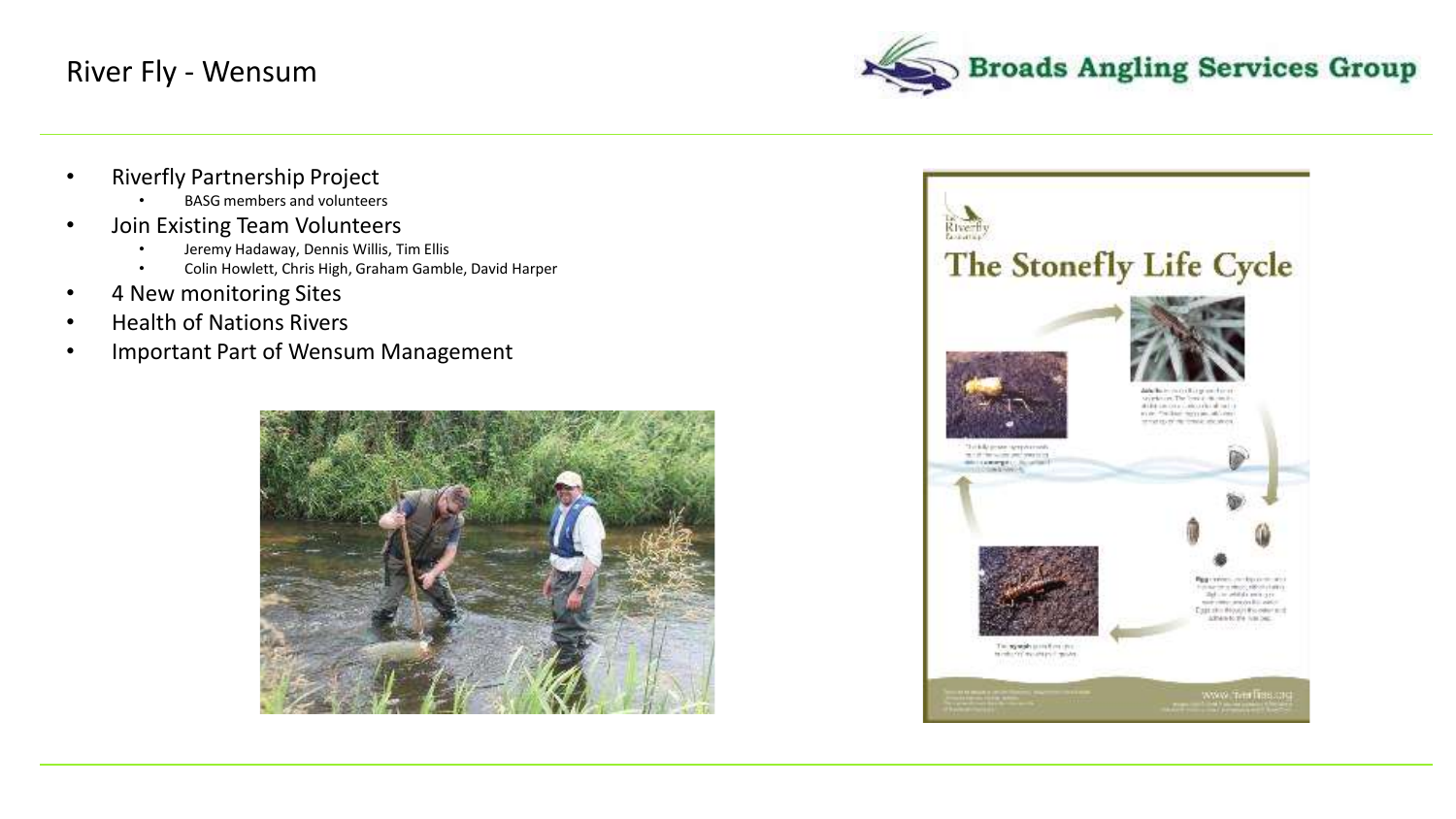#### Members & Volunteer Engagement



- Lots to get Involved With
	- Over 30 volunteer roles
	- 3 new CIC Members
- Every Hour is Match Funding
	- £9.50 £37.50 Hour
- Something for everyone
	- Design
	- Admin
	- Boots on Ground
- $\cdot$  Just 2 hours a week = 9 FTE
	- Each Volunteer
- Website Registration
- Refer a Friend



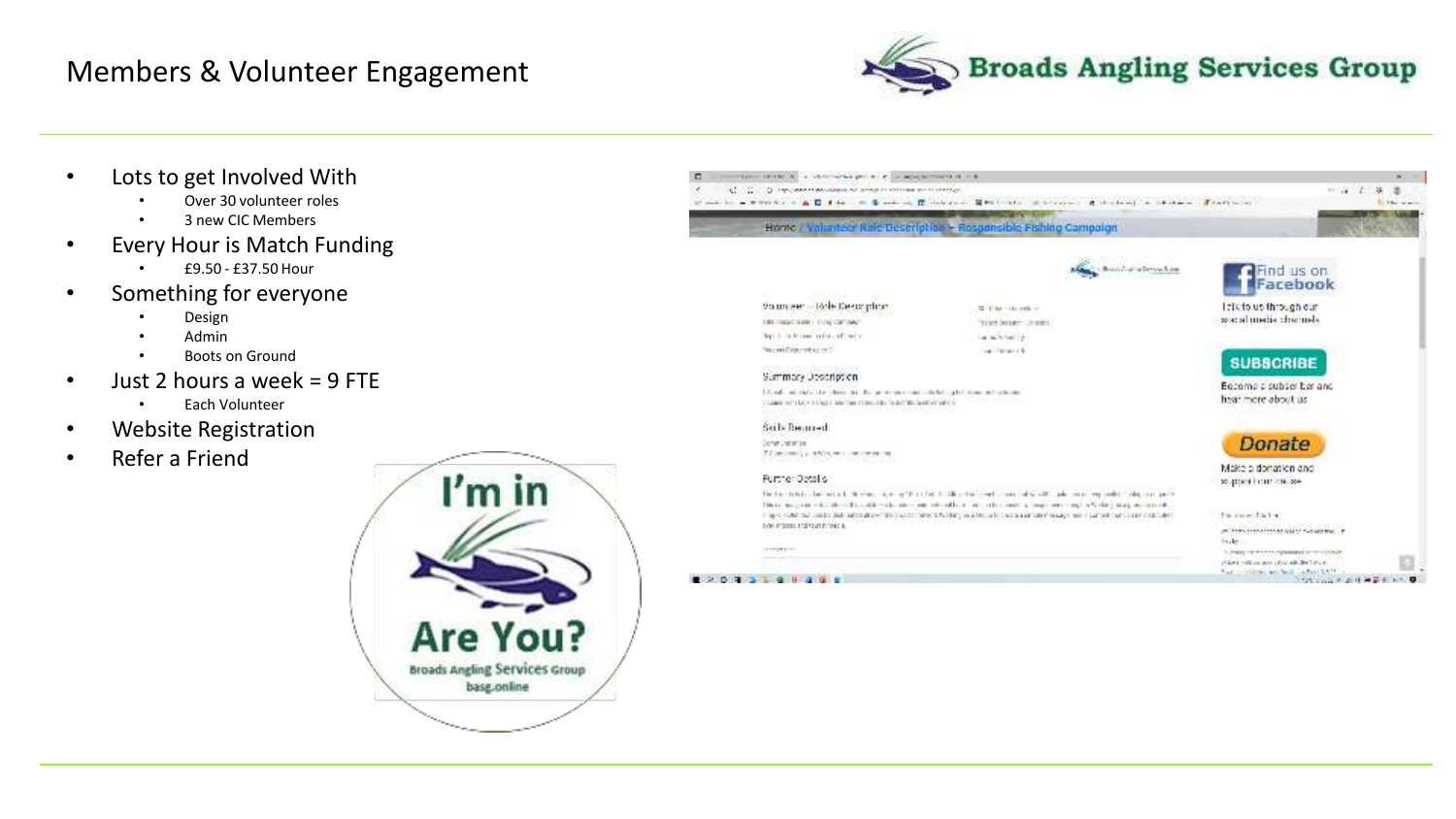#### Meeting Format



- Regular Meetings
	- Opportunity to be more interactive
- Conference Style?
	- Director lead
	- Working group summary to Director
	- QA
- Working Groups?
	- Working Time as Group
	- Short Presentation from each group
	- Each group bi-monthly